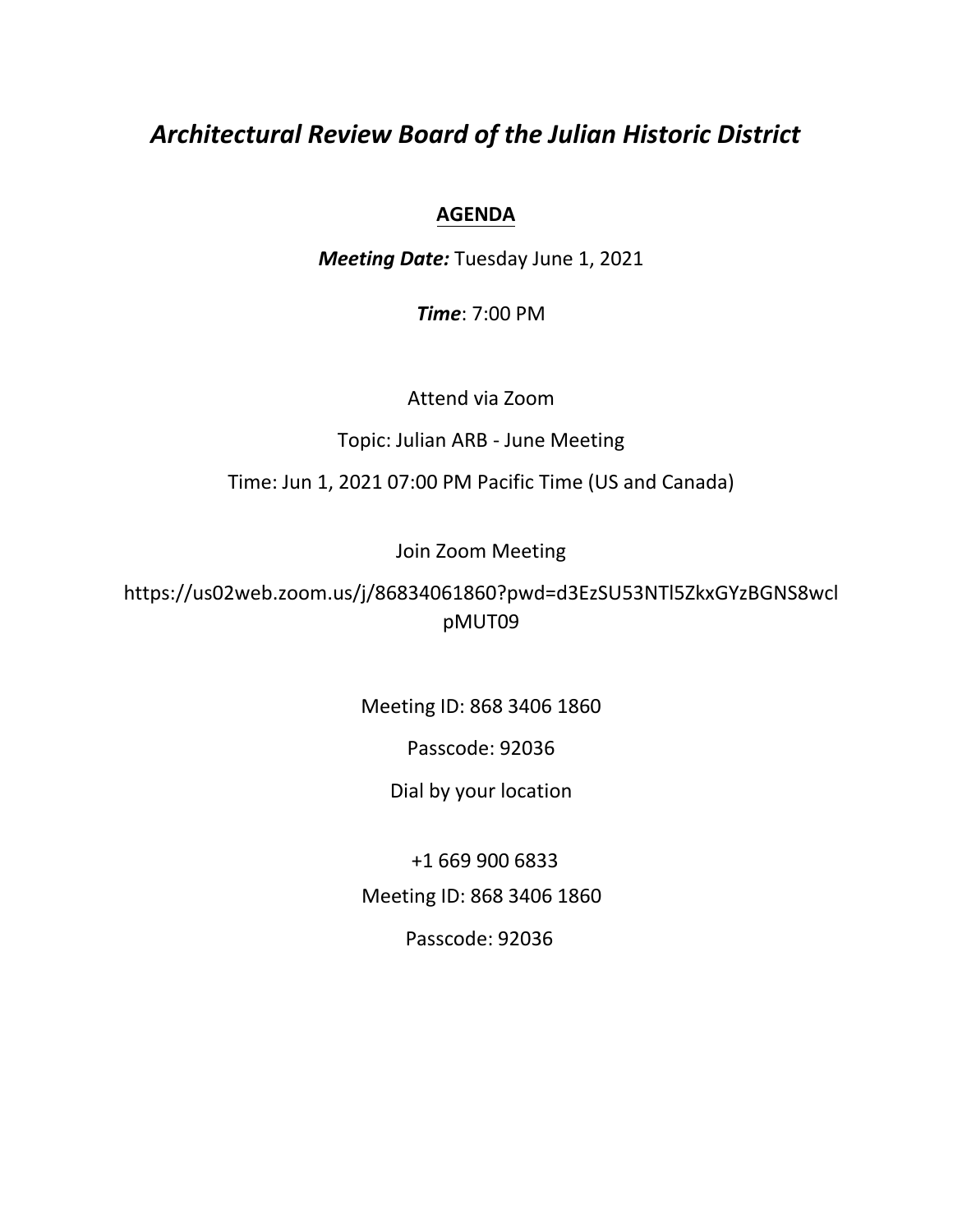**I. Roll Call**

#### **II. Approval of the Agenda**

## **III. Approval of Minutes** for May 4, 2021 meeting

#### **IV. Public Comment.**

Opportunity for members of the public to speak to the group on subject matter within the group's jurisdiction that is not on the posted agenda. Limited to 3 minutes per person.

## **V. ARB Business and Committee Reports.**

- A. Sherry Horton. Update on County Code enforcement with regards to: Signage, Lighting, and properties making changes without ARB approval. Properties currently of ARB concern: the Julian Pie Company, the Ranchita Del Reo buildings and trailer. Ra
- B. Guidelines upgrade: update, Brian Stuetel.
- C. The chair is looking for an ARB volunteer or community member who will act as secretary.
- D. ARB website development update: Juli Zerbe
- E. Board member terms. Seats 1 needs reappointment by the Board of Supervisors. We are waiting on notice from the Chamber to reappoint Bobbi or appoint another member. Seat 1: Bobbi Zane.